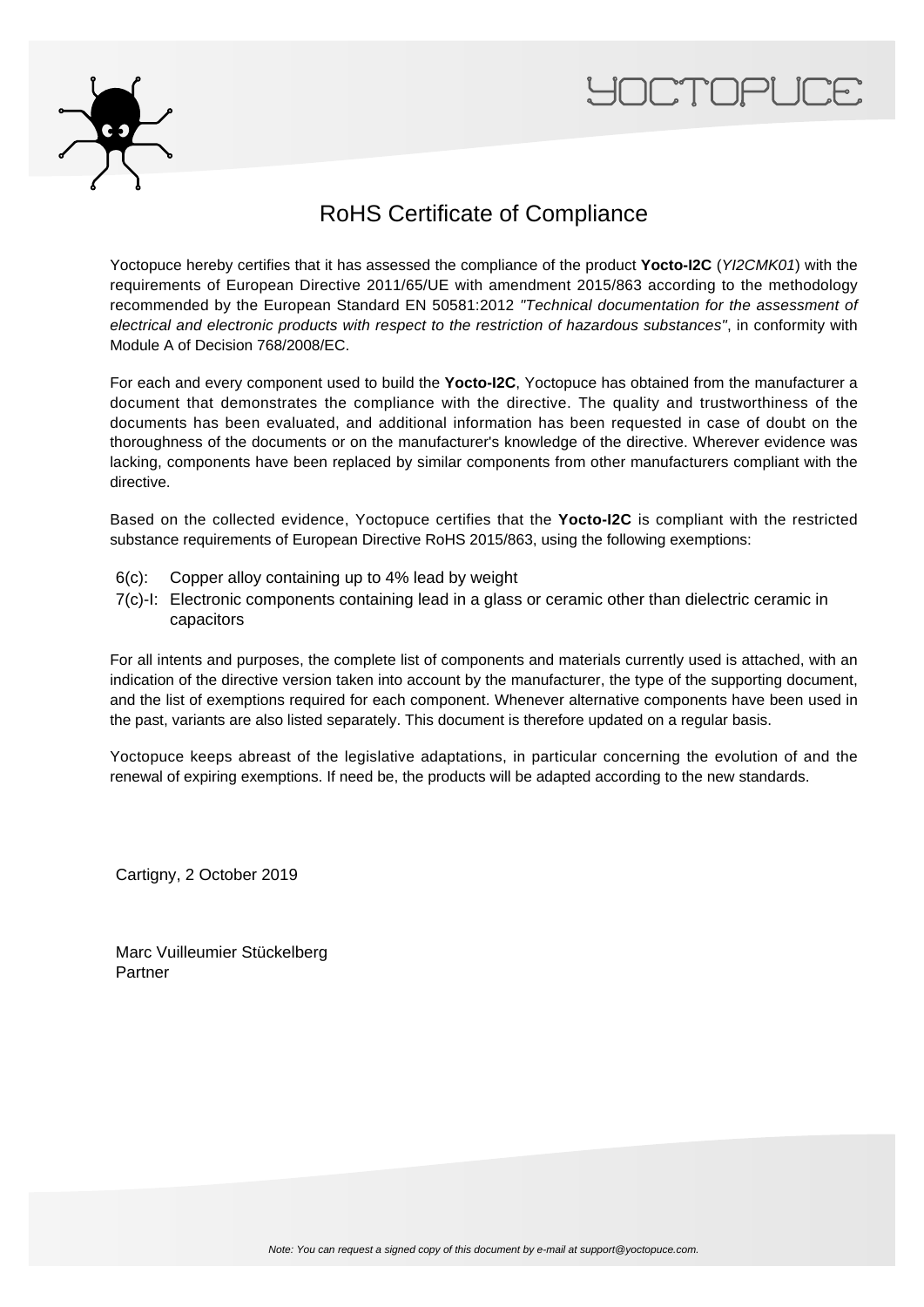

## **YOCTOPUCE**

#### **Exhaustive list of components and materials currently used to build the Yocto-I2C**

| Component            | <b>Manufacturer</b>          | <b>Type</b>     | Compliance    | Exemptions     | Evidence                                 |
|----------------------|------------------------------|-----------------|---------------|----------------|------------------------------------------|
| PIC24FJ256DA206-I/MR | Microchip                    | CPU             | RoHS 2015/863 |                | Manufacturer Material Declaration        |
| C1608X6S1A106M080AC  | <b>TDK</b>                   | Cap             | RoHS 2015/863 | $\overline{a}$ | Manufacturer Certificate of Compliance   |
| C2012X7R2E472K085AA  | <b>TDK</b>                   | Cap             | RoHS 2015/863 | $\overline{a}$ | Manufacturer Certificate of Compliance   |
| CGA3E2X8R1E104K080AA | <b>TDK</b>                   | Cap             | RoHS 2015/863 | $\overline{a}$ | Manufacturer Certificate of Compliance   |
| EMK107BB7225KA-T     | Taiyo Yuden                  | Cap             | RoHS 2015/863 | $\overline{a}$ | Manufacturer Certificate of Compliance   |
| LMK107B7105KA-T      | Taiyo Yuden                  | Cap             | RoHS 2015/863 | $\overline{a}$ | Manufacturer Certificate of Compliance   |
| ZX62-B-5PA(33)       | Hirose                       | Connecteur      | RoHS 2015/863 |                | Manufacturer Certificate of Compliance   |
| 691 210 910 006      | Würth Electronic             | Connecteur      | RoHS 2015/863 | 6(c)           | Analytical test results                  |
| FAN4010IL6X F113     | Fairchild (On Semiconductor) | Current Sense   | RoHS 2015/863 |                | Manufacturer Certificate of Compliance   |
| IS25LP064A-JKLE-TR   | <b>ISSI</b>                  | Eprom           | RoHS 2015/863 | ÷,             | Manufacturer Certificate of Compliance   |
| SELECT-10            | Kester                       | Flux            | RoHS 2015/863 | $\overline{a}$ | Analytical test results                  |
| MCP1703T-3302E/CB    | Microchip                    | LDO             | RoHS 2015/863 |                | <b>Manufacturer Material Declaration</b> |
| MCP1703T-3302E/MC    | Microchip                    | <b>LDO</b>      | RoHS 2015/863 |                | Manufacturer Material Declaration        |
| TLV7101828QDSERQ1    | <b>Texas Intruments</b>      | LDO             | RoHS 2015/863 |                | Manufacturer Certificate of Compliance   |
| AA2214SURSK          | Kingbright                   | LED-Rouge       | RoHS 2015/863 |                | Manufacturer Certificate of Compliance   |
| AA2214ZGS            | Kingbright                   | LED-Vert        | RoHS 2015/863 |                | Manufacturer Certificate of Compliance   |
| AA2214QBS/D          | Kingbright                   | LED-bleu        | RoHS 2015/863 |                | Manufacturer Certificate of Compliance   |
| SIA923AEDJ-T1-GE3    | Vishay                       | P-fet           | RoHS 2015/863 | $\overline{a}$ | Manufacturer Certificate of Compliance   |
| FR4-ENIG             | TOM-iC                       | <b>PCB</b>      | RoHS 2015/863 | $\overline{a}$ | Manufacturer Certificate of Compliance   |
| AC0603FR-074K7L      | Yageo                        | Res             | RoHS 2015/863 | $7(c)-1$       | Manufacturer Certificate of Compliance   |
| PE0603FRF470R1L      | Yageo                        | Res             | RoHS 2015/863 |                | Manufacturer Certificate of Compliance   |
| RC0603FR-070RL       | Yageo                        | Res             | RoHS 2015/863 | $7(c)-1$       | Manufacturer Certificate of Compliance   |
| RC0603FR-07100KL     | Yageo                        | Res             | RoHS 2015/863 | $7(c)-1$       | Manufacturer Certificate of Compliance   |
| RC0603FR-07100RL     | Yageo                        | Res             | RoHS 2015/863 | $7(c)-1$       | Manufacturer Certificate of Compliance   |
| RC0603FR-0710KL      | Yageo                        | Res             | RoHS 2015/863 | $7(c)-1$       | Manufacturer Certificate of Compliance   |
| RC0603FR-071K5L      | Yageo                        | Res             | RoHS 2015/863 | $7(c)-1$       | Manufacturer Certificate of Compliance   |
| RC0603FR-071KL       | Yageo                        | Res             | RoHS 2015/863 | $7(c)-1$       | Manufacturer Certificate of Compliance   |
| RC0603FR-071ML       | Yageo                        | Res             | RoHS 2015/863 | $7(c)$ -l      | Manufacturer Certificate of Compliance   |
| RC0603FR-0747KL      | Yageo                        | Res             | RoHS 2015/863 | $7(c)$ -l      | Manufacturer Certificate of Compliance   |
| 04-7068-0000         | Kester                       | SAC305 bar      | RoHS 2015/863 | $\overline{a}$ | Manufacturer Certificate of Compliance   |
| 24-7068-7603         | Kester                       | SAC305 wire     | RoHS 2015/863 | $\overline{a}$ | Manufacturer Certificate of Compliance   |
| SB6N58-M500SI        | KOKI                         | Solder paste    | RoHS 2015/863 |                | Manufacturer Certificate of Compliance   |
| KMR211NGLFS          | C&K Components               | Switch          | RoHS 2015/863 | $\overline{a}$ | Manufacturer Certificate of Compliance   |
| VC080505C150DP       | AVX (Kyocera)                | Varistor        | RoHS 2015/863 |                | Manufacturer Certificate of Compliance   |
| TCA9406DCUR          | <b>Texas Intruments</b>      | bus_transceiver | RoHS 2015/863 |                | Manufacturer Certificate of Compliance   |

#### **Alternate components that may have been used in the past to build the Yocto-I2C**

| <b>Component</b>   | <b>Manufacturer</b>   | <b>Type</b> | Compliance      | <b>Exemptions</b>        | Evidence                               |
|--------------------|-----------------------|-------------|-----------------|--------------------------|----------------------------------------|
| C0603C106M9PACTU   | Kemet                 | Cap         | RoHS 2015/863   |                          | Manufacturer Certificate of Compliance |
| GRM188R60J105KA01D | Murata                | Cap         | RoHS 2011/65/UE | $\overline{\phantom{a}}$ | Manufacturer Certificate of Compliance |
| GRM188R61C225KE15D | Murata                | Cap         | RoHS 2011/65/UE | ÷                        | Manufacturer Certificate of Compliance |
| GRM188R71E104KA01D | Murata                | Cap         | RoHS 2011/65/UE |                          | Manufacturer Certificate of Compliance |
| C2012X7R2E472KT5   | <b>TDK</b>            | Cap         | RoHS 2015/863   | $\overline{\phantom{a}}$ | Manufacturer Certificate of Compliance |
| EMK107BC6106MA-T   | Taiyo Yuden           | Cap         | RoHS 2015/863   |                          | Manufacturer Certificate of Compliance |
| 885 012 206 071    | Würth Electronic      | Cap         | RoHS 2015/863   |                          | Manufacturer Certificate of Compliance |
| ZX62-B-5PA(11)     | Hirose                | Connecteur  | RoHS 2011/65/UE |                          | Compliance statement                   |
| S25FL164K0XNFI013  | Cypress               | Eprom       | RoHS 2015/863   | ä,                       | Manufacturer Certificate of Compliance |
| W25Q32JVZPIQ       | Winbond               | Eprom       | RoHS 2015/863   | $\overline{\phantom{a}}$ | Manufacturer Certificate of Compliance |
| ASMT-TGBM-NT502    | Avago (Broadcom)      | LED-Vert    | RoHS 2011/65/UE |                          | Compliance statement                   |
| ASMT-TBBM-NP902    | Avago (Broadcom)      | LED-bleu    | RoHS 2011/65/UE |                          | Compliance statement                   |
| RK73H1JTTD1501F    | KOA speer electronics | Res         | RoHS 2015/863   | $7(c)-1$                 | Manufacturer Certificate of Compliance |
| RK73H1JTTD4702F    | KOA speer electronics | Res         | RoHS 2011/65/UE | $7(c)-1$                 | Manufacturer Certificate of Compliance |
| CRCW0603100KFKEA   | Vishay                | Res         | RoHS 2015/863   | $7(c)-1$                 | Manufacturer Certificate of Compliance |
| CRCW0603100KJNEA   | Vishay                | Res         | RoHS 2015/863   | $7(c)-1$                 | Manufacturer Certificate of Compliance |
| CRCW0603100RFKEA   | Vishay                | Res         | RoHS 2015/863   | $7(c)-1$                 | Manufacturer Certificate of Compliance |
| CRCW0603100RJNEB   | Vishay                | Res         | RoHS 2015/863   | $7(c)-1$                 | Manufacturer Certificate of Compliance |
| CRCW060310K0FKEA   | Vishay                | Res         | RoHS 2015/863   | $7(c)-1$                 | Manufacturer Certificate of Compliance |
| CRCW060310K0JNEB   | Vishay                | Res         | RoHS 2015/863   | $7(c)$ -l                | Manufacturer Certificate of Compliance |
| CRCW06031K00FKEA   | Vishay                | Res         | RoHS 2015/863   | $7(c)-1$                 | Manufacturer Certificate of Compliance |
| CRCW06031K00JNEB   | Vishay                | Res         | RoHS 2015/863   | $7(c)$ -l                | Manufacturer Certificate of Compliance |
| CRCW06031M00FKEA   | Vishay                | Res         | RoHS 2015/863   | $7(c)-1$                 | Manufacturer Certificate of Compliance |
| CRCW06031M00JNEB   | Vishay                | Res         | RoHS 2015/863   | $7(c)-1$                 | Manufacturer Certificate of Compliance |